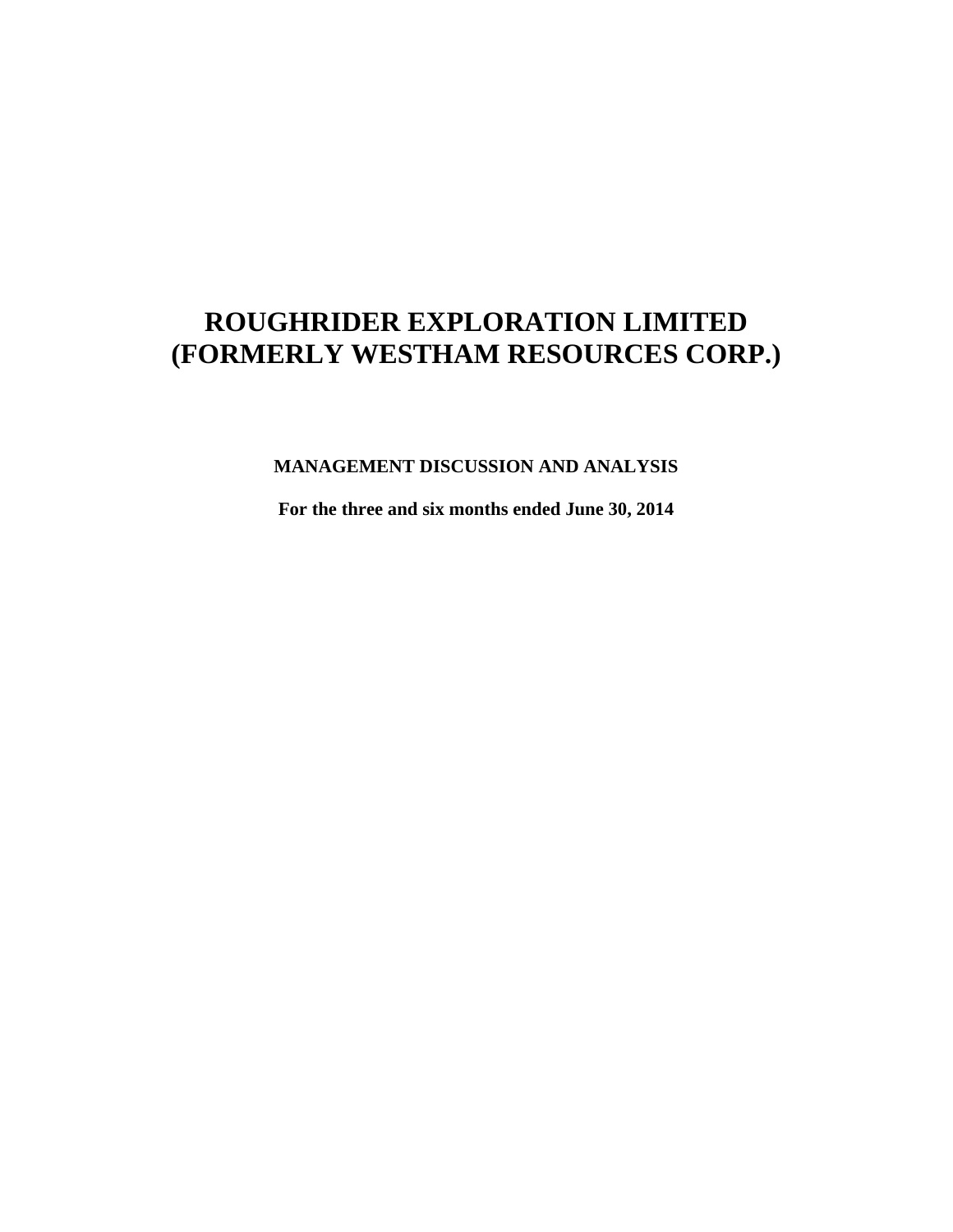Management Discussion & Analysis Quarter ended June 30, 2014

#### **INTRODUCTION**

Prepared on August 22, 2014 for the quarter ended June 30, 2014 ("Q1 2014"), this Management Discussion and Analysis ("MD&A") supplements, but does not form part of the unaudited condensed interim financial statements of Roughrider Exploration Limited (formerly Westham Resources Corp.) ("Roughrider" or the "Company"). This MD&A should be read in conjunction with the accompanying unaudited condensed interim financial statements for the quarter ended June 30, 2014, and the audited annual financial statements for the year ended December 31, 2013 and their related notes, all of which have been prepared in accordance with IFRS.

Additional information, including audited financial statements and more detail on specific items discussed in this MD&A can be found on the Company's page at [www.sedar.com.](http://www.sedar.com/)

Monetary amounts in the following discussion are in Canadian dollars unless otherwise noted.

> This MD&A contains Forward Looking Information. Please read the Cautionary Statements on page 3, and the description of Risk Factors carefully.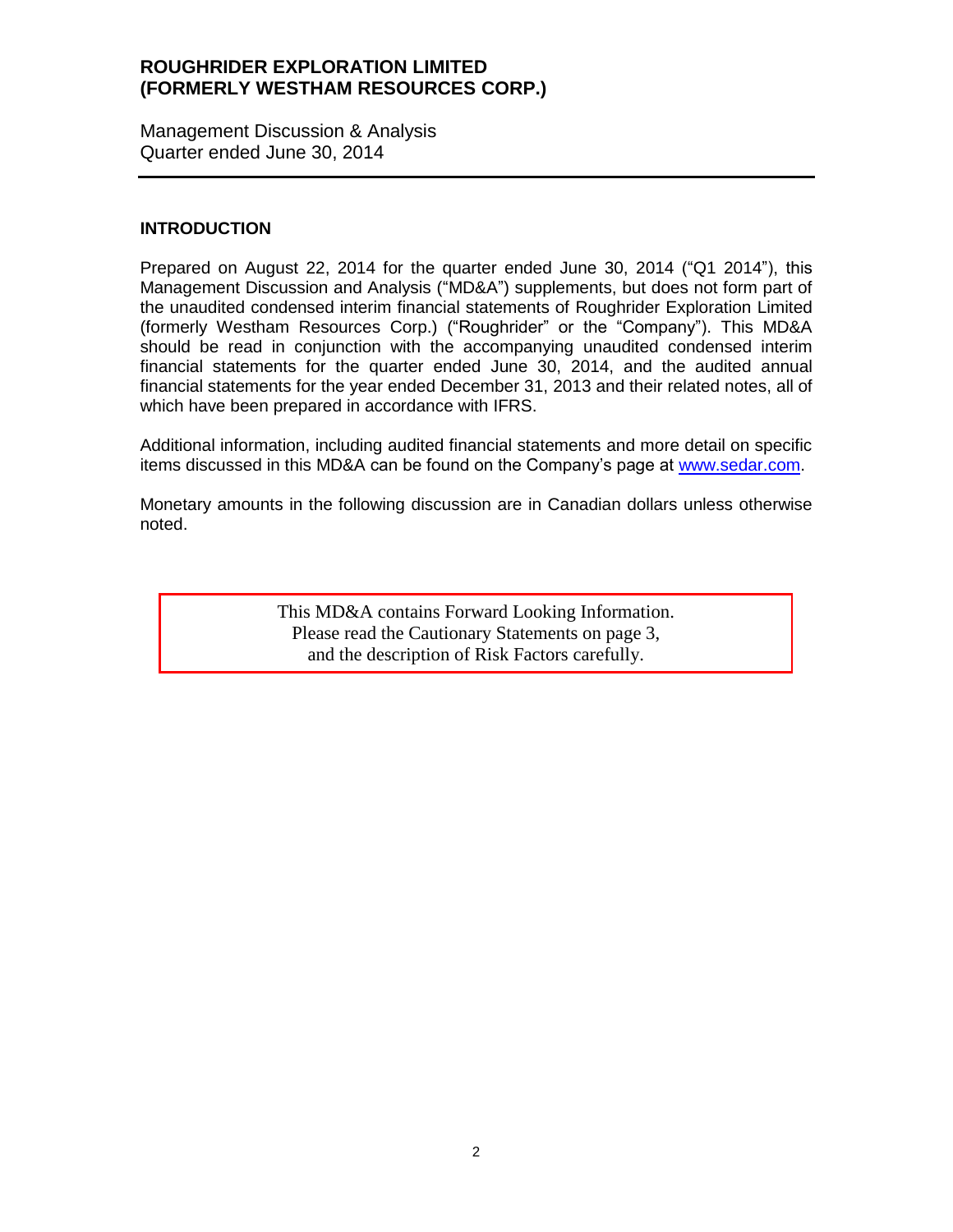Management Discussion & Analysis Quarter ended June 30, 2014

# **CAUTIONARY STATEMENTS FORWARD-LOOKING INFORMATION**

This MD&A contains certain forward-looking information and forward looking statements as defined in applicable securities laws. All statements other than historical fact are forward looking statements.

The statements reflect the current beliefs of the Company, and are based on currently available information. Accordingly, these statements are subject to known and unknown risks, uncertainties and other factors which could cause the actual results, performance or achievements of the Company to be materially different from any future results, performance or achievements expressed in or implied by the forward-looking statements. This forward-looking information, principally under the heading "Outlook," but also elsewhere in this document, includes estimates, forecasts, plans and statements as to the Company's current expectations concerning, among other things, continuance as a going concern, collection of receivables, requirements for additional capital, the availability of financing, and the potential held by projects.

Forward-looking statements are based on a number of assumptions, including, but not limited to, assumptions regarding general business and economic conditions, interest rates, the global and local supply and demand for labour and other project inputs, changes in commodity prices in general, changes to legislation (in particular changes to the regulation of uranium), conditions in financial markets (in particular, the continuing availability of financing), our ability to attract and retain skilled staff, and our ongoing relations with governments, our employees and business partners. The foregoing list of assumptions is not exhaustive. Events or circumstances could cause actual results to vary materially.

Factors that may cause actual results to vary include, but are not limited to: actual experience in collecting receivables, changes in interest and currency exchange rates, acts or omissions of governments, including those who consider themselves self-governing, delays in the receipt of government approvals or permits to begin work, inaccurate geological and engineering assumptions, unanticipated issues related to the closing of the Qualifying Transaction, unanticipated future operational difficulties (including cost escalation, unavailability of materials and equipment, industrial disturbances or other job action, and unanticipated events related to health, safety and environmental matters), political risk (including the risk that the rights to mine a project may be rescinded by the government or otherwise lost), actual exploration results (after completing the Qualifying Transaction), social unrest, failure of counterparties to perform their contractual obligations, changes in general economic conditions or conditions in the financial markets and other risk factors as detailed from time to time in the Company's reports and public filings with the Canadian securities administrators, filed on SEDAR. The Company does not assume the obligation to revise or update forward-looking information after the date of this document nor to make revisions to reflect the occurrence of future unanticipated events, except as may be required under applicable securities laws.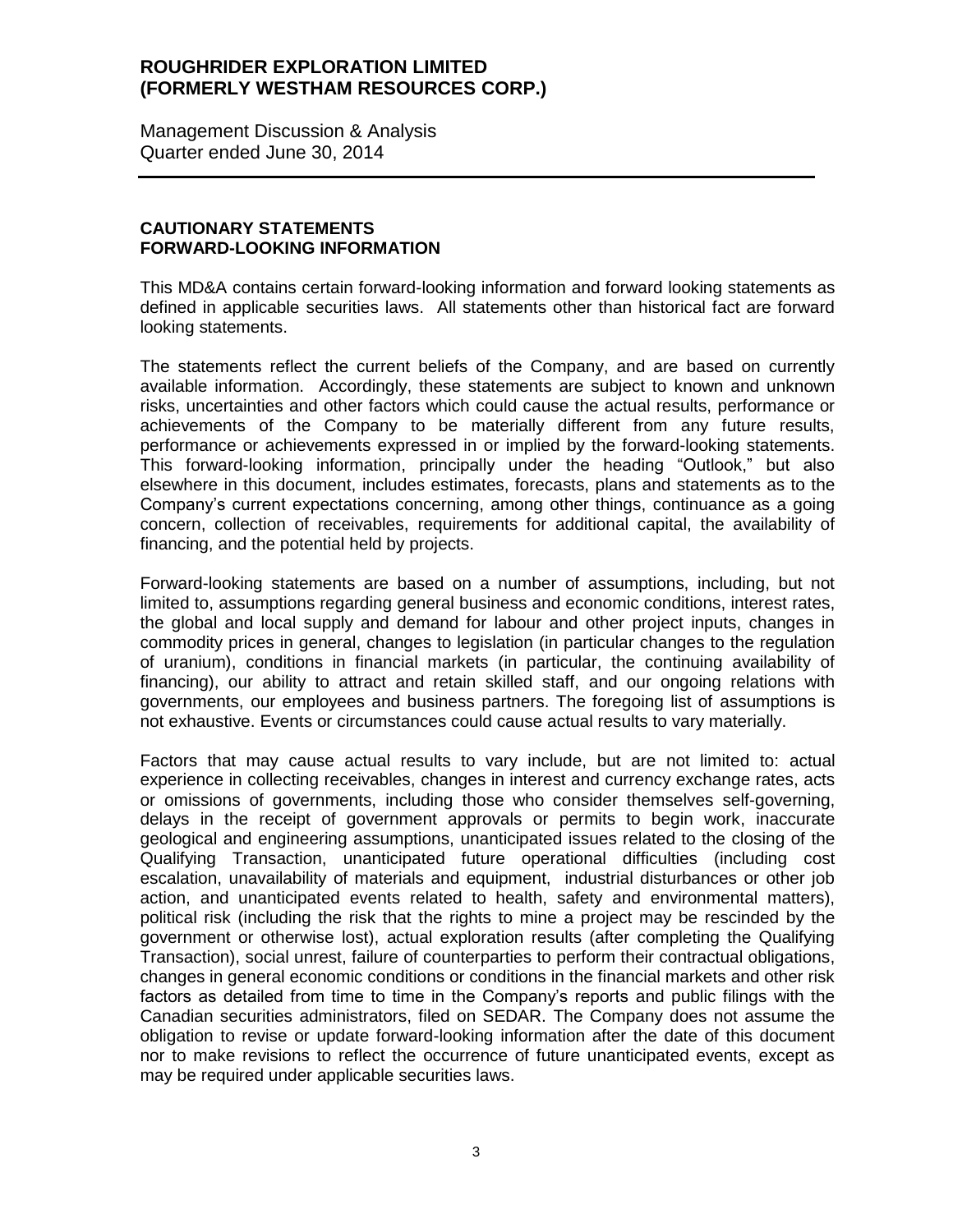Management Discussion & Analysis Quarter ended June 30, 2014

# **BUSINESS OF THE COMPANY**

The principal business of the Company is the exploration of the Genesis uranium project, located to the northeast of the Athabasca Basin in Saskatchewan, but within the Wollaston-Mudjatk Transition Zone that hosts all of Canada's operating uranium mines within the boundaries of the basin. Previous to July 16, 2014, the principal business of the Company was the identification and evaluation of assets or businesses with a view to completing a Qualifying Transaction as defined by TSX Venture Exchange (the "Exchange") Policy 2.4. The Qualifying Transaction closed on July 16, 2014.

The Company is a reporting issuer in British Columbia, Alberta, and Ontario, and trades on the Exchange under the symbol REL.

# **OUTLOOK**

# **Qualifying Transaction**

Subsequent to the quarter-end, on July 16, 2014, the company closed its Qualifying Transaction with Kivalliq Energy Corporation ("Kivalliq"), a British Columbia Company listed on the TSX Venture Exchange (TSXV: KIV). Roughrider and Kivalliq have entered into an option agreement under which Roughrider may earn up to an 85% interest in Kivalliq's "Genesis" uranium project (the "Genesis property").

The execution of the option agreement and the advance of initial consideration to Kivalliq thereunder served as the Company's Qualifying Transaction under the policies of the TSX Venture Exchange. As a result, on completion of the Qualifying Transaction, the Company was listed on the TSX Venture Exchange as a Tier 2 Mining Issuer and changed its name from Westham Resources Corp. to Roughrider Exploration Limited.

Under the terms of the option agreement, in order to earn the full 85% interest in the Genesis property the Company must complete \$5,000,000 in exploration expenditures, make \$1,000,000 in cash payments and issue to Kivalliq 3,939,656 common shares over a period of four years. In connection with the closing of the Qualifying Transaction, the Company made an initial cash payment of \$125,000 to Kivalliq and issued 1,969,828 common shares to Kivalliq.

#### **Genesis property**

The Genesis property is comprised of 46 mineral claims, totalling 491,154 acres, located northeast of Saskatchewan's Athabasca Basin, and within the prospective Wollaston-Mudjatk Transition Zone that hosts all of Canada's operating uranium mines within the boundaries of the basin. The Genesis claims begin 25 km to the Northeast of Eagle Point uranium mine operated by Cameco Corporation, and the claims extend 90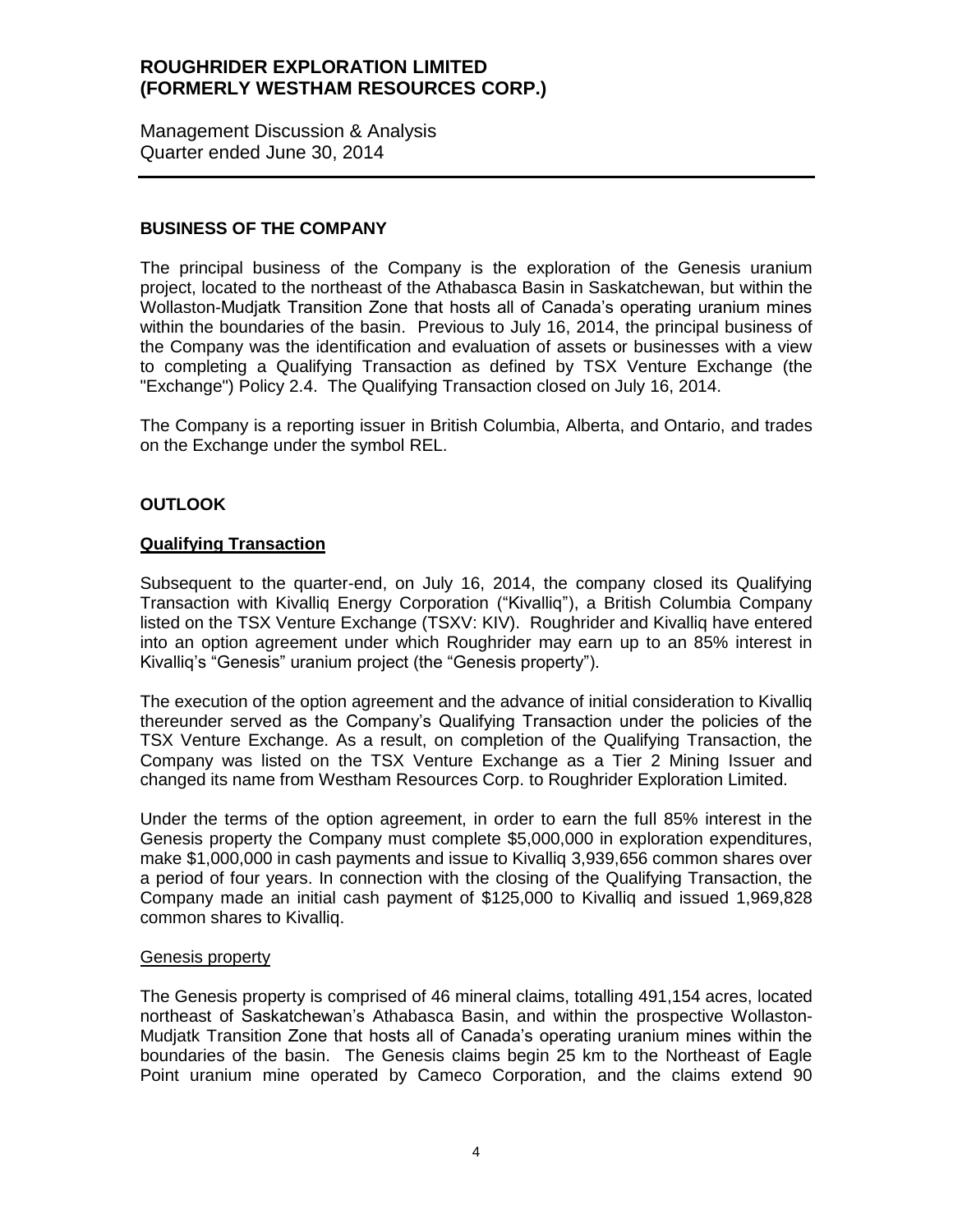Management Discussion & Analysis Quarter ended June 30, 2014

kilometers to the Northeast along this prospective geological and structural domain, to the Manitoba border.

Until recently, explorers focused on targeting uranium mineralization within the current boundaries of the Athabasca Basin, even though many of the high‐grade resources are located within basement rocks lying beneath the basin. Recent discoveries, such as Fission Uranium Corp.'s Patterson Lake South, which are hosted by basement rocks but are clearly outside current basin boundaries, have renewed interest in exploration of areas outside of the basin, having known uranium showings and favorable structural settings within basement host rocks.

The Genesis Property covers regional host rocks known to host uranium mineralization. The project area has previously been explored by Roughrider Uranium Corp., Triex Minerals Corporation, CanAlaska Uranium Ltd., and the geological surveys of Saskatchewan and Canada. Past exploration included lake sediment geochemical surveys, airborne geophysical surveys, geological mapping and prospecting. This historic work outlined 30 uranium showings and several known uranium‐bearing boulder trains. Kivalliq has undertaken extensive generative studies, based on this work and has highlighted eight target areas that display multi‐variant anomalism including combinations of geophysical conductors and/or existing lake sediment, boulder or outcrop uranium or indicator element geochemical anomalies.

The eight target areas selected will be explored with a combination of airborne and ground geophysics, lake sediment sampling, mapping and prospecting. Exploration fieldwork started on July  $18<sup>th</sup>$  and is expected to continue into September. Westham's intent is to leverage the expertise of Kivalliq's experienced team of geologists to complete this year's program through the summer and early autumn and to refine targets for a major follow‐up drill program in early 2015. A large number of second order targets will remain available for later exploration.

# **Financing Activity**

 $\overline{a}$ 

The Company completed this first quarter of 2014 with no debt and with working capital<sup>1</sup> of \$216,680 to support the current quarter's expenditures of just \$14,447.

Concurrent with the closing of the Qualifying Transaction on July 16, 2014, the company also completed a private placement of 12,528,454 Units for gross proceeds of \$2,756,260. Each unit is comprised of one common share and one-half of one nontransferrable warrant (a "Unit"), with each whole warrant (a "Warrant") entitling the holder to purchase one common share at a price of \$0.35 per share for a period of three years after the date of issuance. In addition the warrants have an accelerated expiry provision which may be triggered if Roughrider's shares trade above \$0.50 for 10 trading days. In addition, in connection with the closing of the private placement, Roughrider paid Financing fees totaling \$103,395.60 and issued an aggregate of 469,980 finder's

<sup>&</sup>lt;sup>1</sup> Working capital, a non-GAAP-measure is defined as current assets net of current liabilities.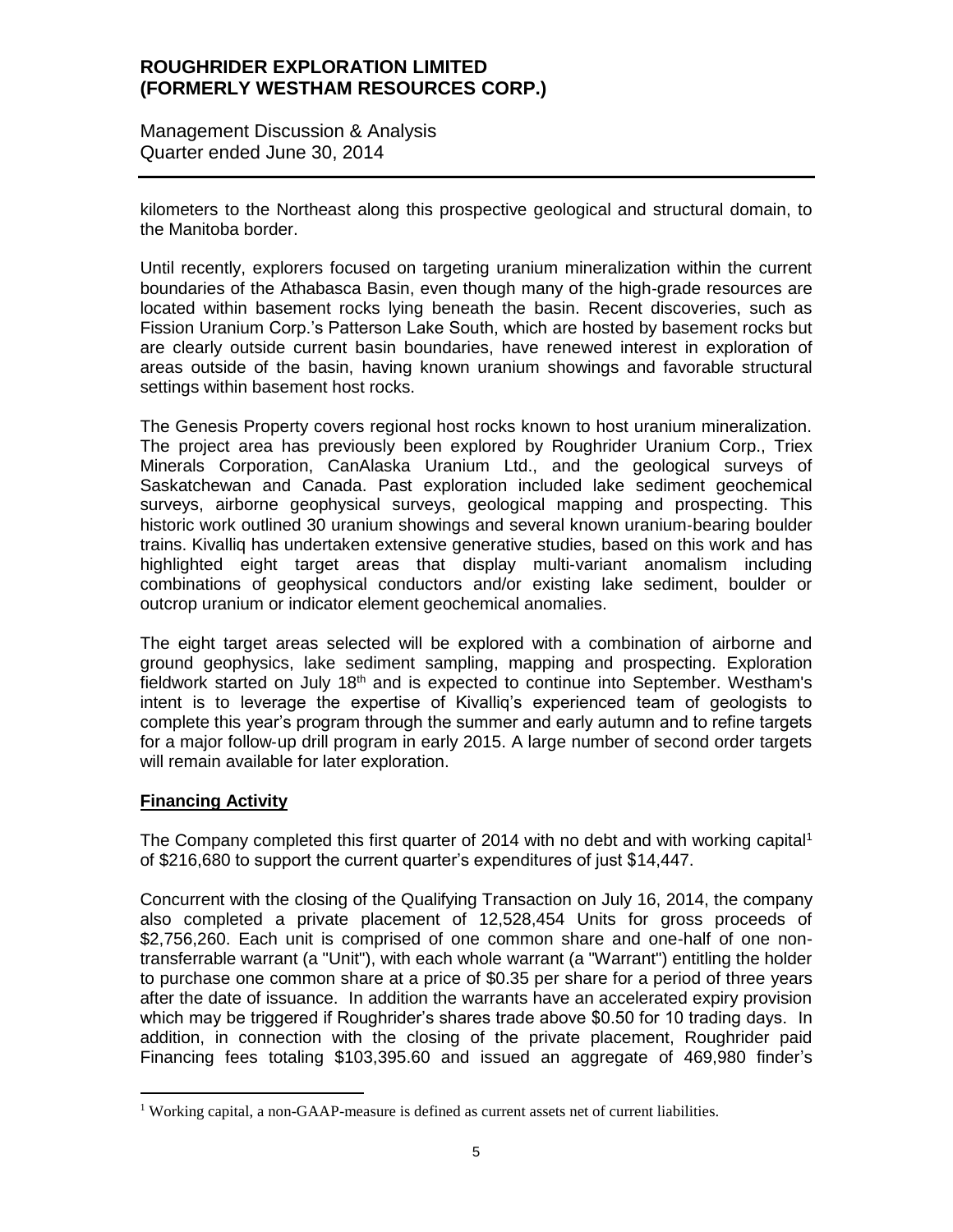Management Discussion & Analysis Quarter ended June 30, 2014

warrants (the "Finder's Warrants") to certain arm's length parties. Each Finder's Warrant entitles the holder to purchase one common share at a price of \$0.22 per common share for a period of two (2) years after the closing of the Private Placement. The proceeds of the Private Placement will be used for exploration on the Genesis property and for general working capital purposes.

This financing allowed Roughrider to have a team of geologists on the ground exploring the Genesis property just days after completing the Qualifying Transaction. As Roughrider is using Kivalliq's experienced exploration team to conduct the initial exploration, Roughrider has not hired a full exploration team directly.

While the Company's expenditures to this point have been minimal, the transition to a Tier 2 Mining issuer, combined with the exploration program on the Genesis property are expected to substantially increase the company's costs. As a result, the Company's ability to continue as a going concern is dependent upon a number of factors – principally on the Company's ability to continue to raise the necessary financing to continue exploring the Genesis property.

# **HIGHLIGHTS FOR THE QUARTER ENDED JUNE 30, 2014**

During the quarter, the Company achieved a major milestone by signing a Letter of Intent ("LOI") with Kivalliq. This LOI outlined the basic terms of the Company's Qualifying Transaction which closed on July 16, 2014. In addition, the Company maintained its aggressive approach to containing costs, restraining costs to just \$14,447for the quarter.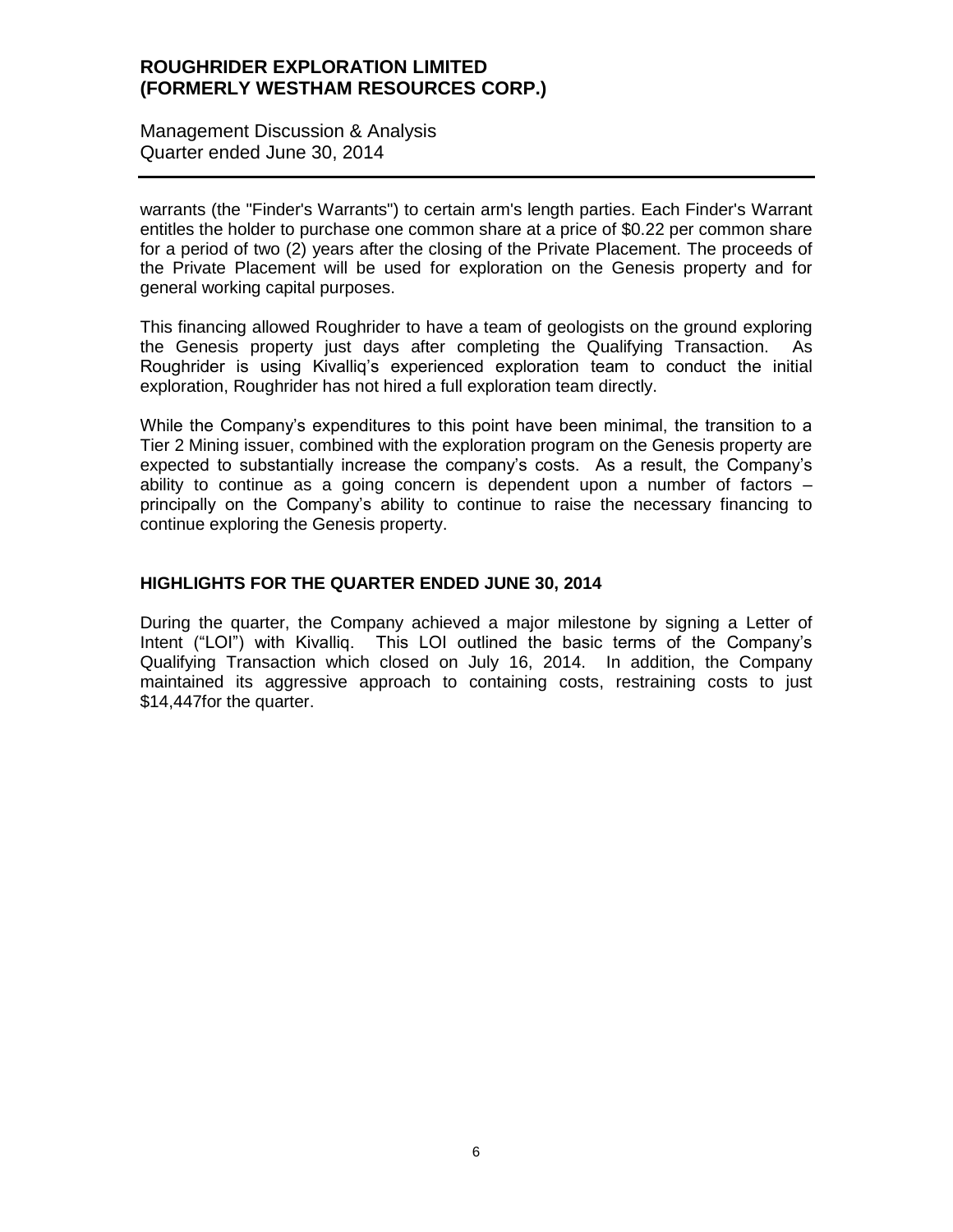Management Discussion & Analysis Quarter ended June 30, 2014

# **DISCUSSION OF OPERATIONS AND FINANCIAL CONDITION**

#### *Results of Operations*

During the quarter, the Company did not carry on any business other than the identification and evaluation of assets or businesses with a view to completing a Qualifying Transaction. As such, the Company had no source of revenue.

#### *Summary of Quarterly Results*

|                    |          |                             | <b>Basic and Diluted</b> |
|--------------------|----------|-----------------------------|--------------------------|
|                    |          | <b>Loss from Operations</b> | Loss per Share from      |
|                    |          | and Net Loss                | Operations and           |
| Period             | Revenues |                             | Net Loss per Share       |
| June 30, 2014      | Nil      | \$(14, 447)                 | \$ (0.01)                |
| March 31, 2014     | Nil      | (5,642)                     | (0.00)                   |
| December 31, 2013  | Nil      | (7,308)                     | (0.01)                   |
| September 30, 2013 | Nil      | (7, 576)                    | (0.00)                   |
| June 30, 2013      | Nil      | (7, 104)                    | (0.00)                   |
| March 31, 2013     | Nil      | (5,293)                     | (0.00)                   |
| December 31, 2012  | Nil      | (11,050)                    | (0.02)                   |
| September 30, 2012 | Nil      | (2,513)                     | (0.00)                   |

The variation in the Company's quarterly net loss over the past eight quarters is largely due to the variation in administrative activity and filing fees in relation to the Company's IPO and Qualifying Transaction.

#### *Three months ended June 30, 2014*

The loss for the three months ended June 30, 2014 increased to \$14,447 from \$7,104 at June 30, 2013. Filing fees increased substantially in 2014 due to the minimum fee charged by the Exchange in order to begin review of the initial submission in relation to Roughrider's Qualifying Transaction. This fee was not paid in the quarter ended June 30, 2013.

#### *Six months ended June 30, 2014*

The loss for the six months ended June 30, 2014 increased to \$20,089 from \$12,397 at June 30, 2013. Filing fees increased substantially in 2014 due to the minimum fee charged by the Exchange in order to begin review of the initial submission in relation to Roughrider's Qualifying Transaction. This fee was not paid in the six months ended June 30, 2013.

There have been no capital expenditures to date.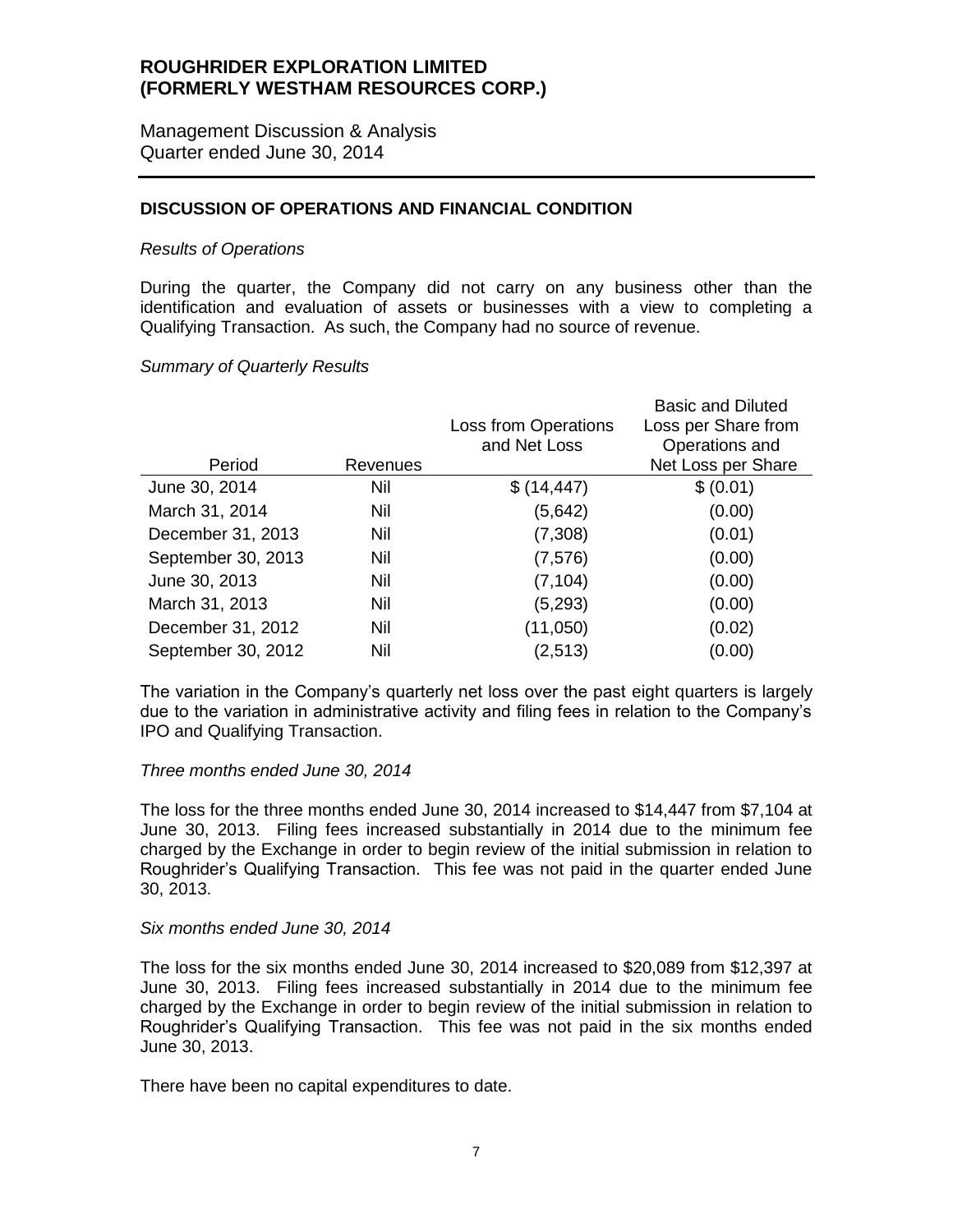Management Discussion & Analysis Quarter ended June 30, 2014

## *Liquidity, Capital Resources and Cash Flow Analysis*

The Company's primary source of funding has been from the issuance of common shares. Management remains concerned about the Company's ability to raise additional funds amid the low uranium price, and the prevailing investment climate of risk aversion, particularly toward mining projects.

While the Company's expenditures to this point have been minimal, the transition to a Tier 2 Mining issuer combined with the exploration program on the Genesis property are expected to substantially increase the company's costs. As a result, the Company's ability to continue as a going concern is dependent upon a number of factors – principally on the Company's ability to continue to raise the necessary financing to continue exploring the Genesis property.

Concurrent with the completion of the Qualifying Transaction, the Company completed a financing, raising gross proceeds of \$2,756,260. This substantially improved Roughrider's capital resources. Additional capital will be needed to continue with the Phase II exploration of the Genesis property early in 2015, which is planned to include diamond drilling.

#### *Financial Instruments*

The Company's financial instruments consist of cash, receivables, prepaid expenses and accounts payable and accrued liabilities. It is management's opinion that the Company is not exposed to significant interest, currency or credit risk arising from the financial instruments. Credit risk is managed for cash by having a major Canadian bank hold the funds in a chequing account or cashable Guaranteed Investment Certificate. Credit risk is managed for receivables by seeking prompt payment, monitoring the age of receivables, and making follow up inquiries when receivables are not paid in a timely manner. Currency risk is negligible as substantially all funds, expenditures and payables are denominated in Canadian dollars. The Company does not engage in any hedging activities. Further discussion of these risks is available in the audited financial statements for the period ended December 31, 2013.

#### **ADDITIONAL DISCLOSURE FOR VENTURE ISSUERS WITHOUT SIGNIFICANT REVENUE**

Significant components of general and administrative expenses are shown separately on the *Condensed Interim Statements of Loss and Comprehensive Loss,* also part of the condensed interim financial statements for the quarter ended June 30, 2014.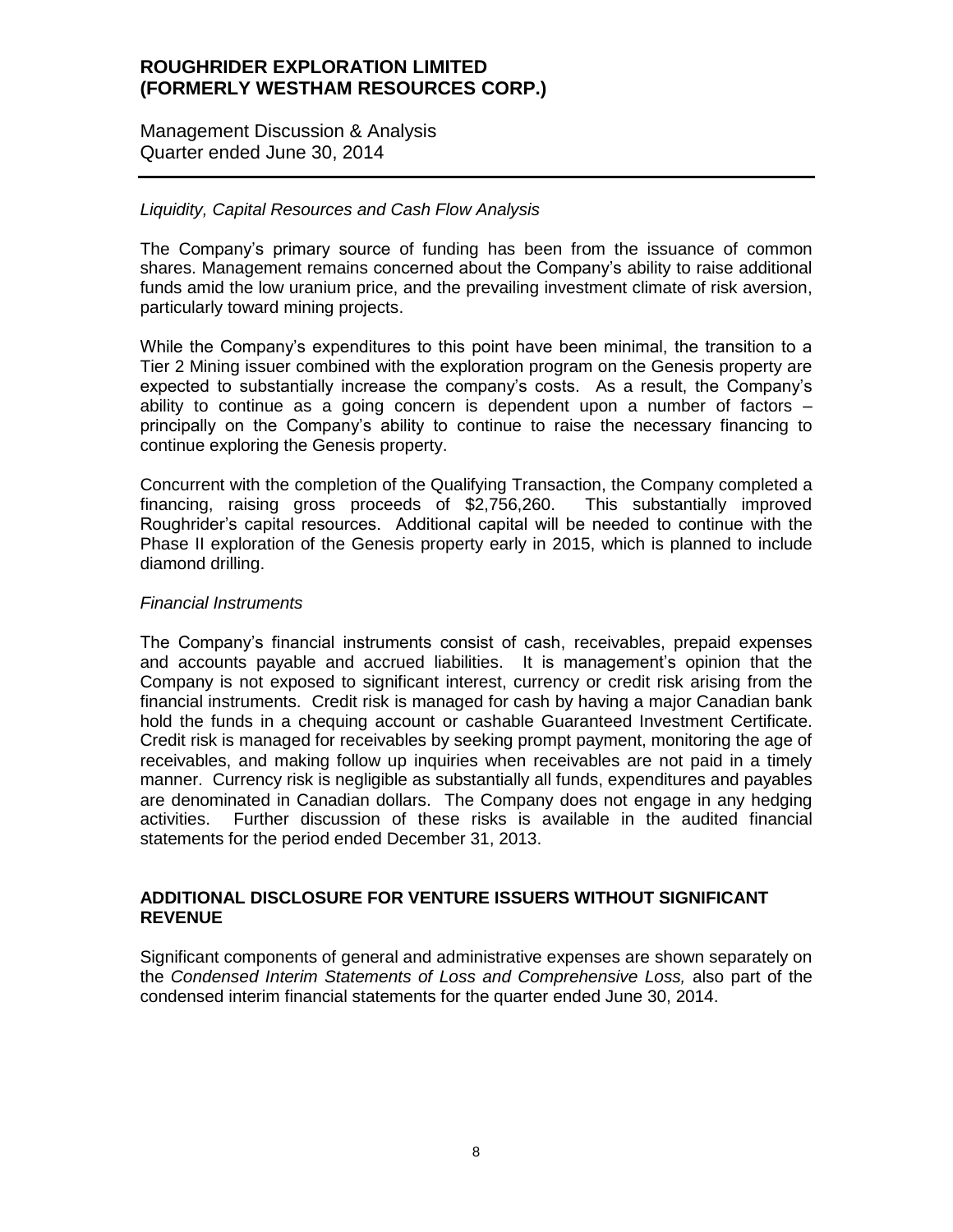Management Discussion & Analysis Quarter ended June 30, 2014

# **RISK FACTORS**

#### *Macroeconomic Risk*

Recent impairments and write-downs of major mining projects have led to a significant reduction in "risk appetite" with respect to funding investment into exploration companies. As a result, the ability for exploration companies to access capital through private placements has been significantly diminished. The long term result of lower risk appetite is that projects take longer to develop, or may not be developed at all.

#### *Political Policy Risk*

Despite the recent moderation in the gold price, the previously record-high gold prices encouraged numerous governments around the world to look at ways to secure additional benefits from the mining industry, an approach recognized as "*Resource Nationalism*." Mechanisms used or proposed by governments have included increases to royalty rates, corporate tax rates, implementation of "windfall" or "super taxes," and carried or free-carried interests to the benefit of the state. Extreme cases in Venezuela and Argentina have resulted in the nationalization of active mining interests. Such changes are viewed negatively in the investment community and can lead to share price erosion, and difficulty in accessing capital to advance projects.

# *Exploration Risk*

Mineral exploration and development involve a high degree of risk and few projects are ultimately developed into producing mines. There is no assurance that the Company's selected Qualifying Transaction will demonstrate exploration results sufficient to result in the definition of a body of commercial ore. Whether an ore body will be commercially viable depends on a number of factors including the particular attributes of the deposit such as size, grade and proximity to infrastructure, as well as mineral prices and government regulations, including environmental regulations.

# *Financial Capability and Additional Financing*

The Company has limited financial resources, has no source of operating income and has no assurance that additional funding will be available to it. It is anticipated that further exploration and development of the project will be financed in whole or in part by the issuance of additional securities by the Company. Although the Company has been successful in the past in financing its initial activities through the issuance of equity securities, there can be no assurance that it will be able to obtain sufficient financing in the future to execute its business plan, particularly with ongoing uncertainty in the global financial markets, and the prevailing investment climate of risk aversion toward mineral exploration companies. Further, if the Company is successful in financing its further activities through the issuance of equity securities, this will result in further dilution to the investor, which dilution may be significant and which may also result in a change of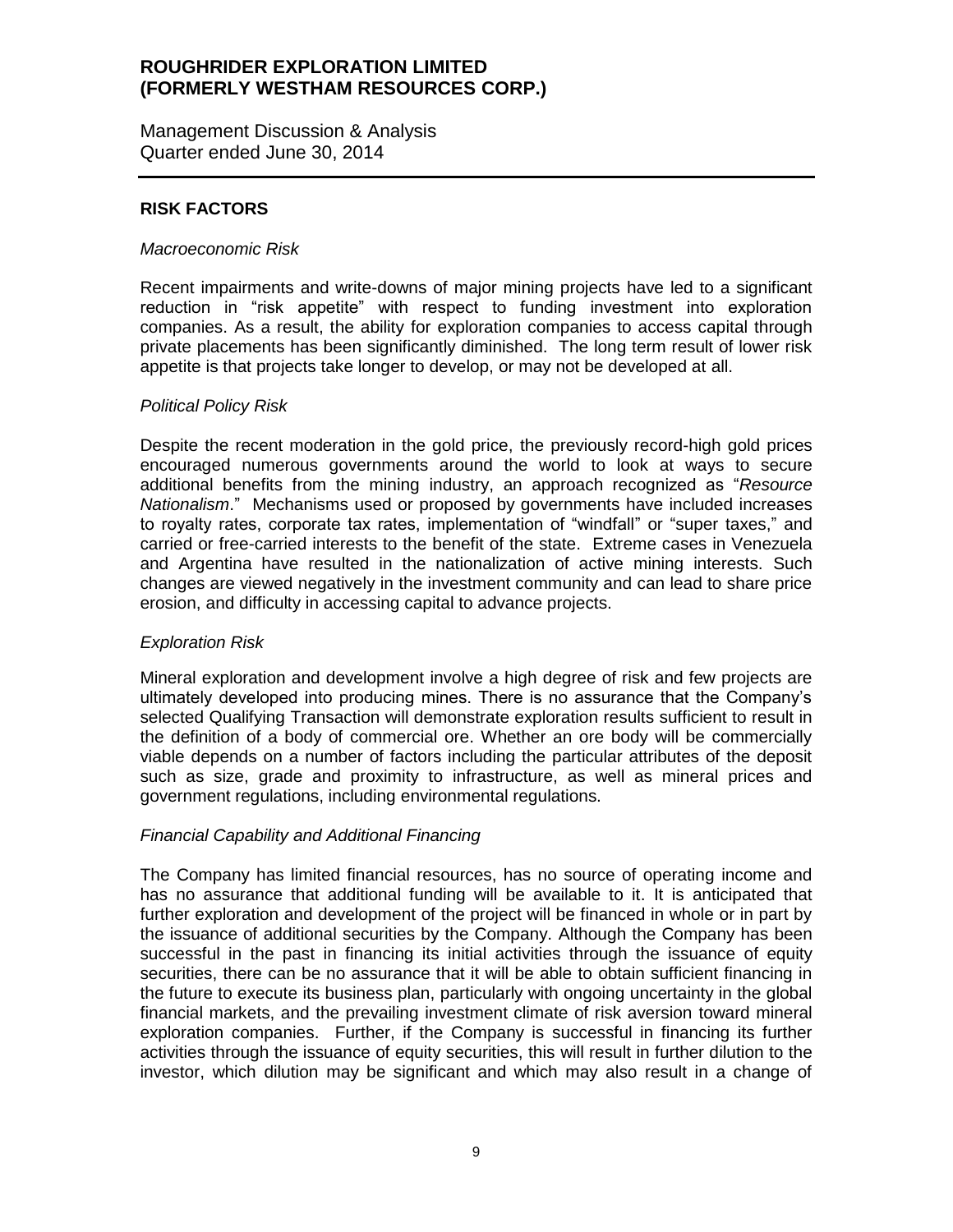Management Discussion & Analysis Quarter ended June 30, 2014

control of the Company. A discussion of risk factors particular to financial instruments is presented in the audited financial statements for the period ended December 31, 2013.

The Company has not commenced commercial mining operations and has no assets other than cash, a small receivable relating to refundable sales taxes and a small amount of prepaid expenses. The Company has no history of earnings, and is not expected to generate earnings or pay dividends until at least one of the company's exploration projects are sold or taken into production.

# *Commodity Prices*

The mineral industry varies with the price of metals. The prices of uranium, gold and other commodities have fluctuated widely in recent years and are affected by factors beyond the control of the Company including, but not limited to, international economic and political trends, currency exchange fluctuations, economic inflation and expectations for the level of economic inflation in the consuming economies, interest rates, global and local economic health and trends, speculative activities, changes in the demand for specific metals, and changes in the supply of metals due to new mine developments, mine closures as well as advances in various production and use technologies of various metals. All of these factors will impact the viability of the Company's exploration projects in ways that are impossible to predict with certainty.

# *Uranium Market*

Since uranium is used both as a fuel for power generation and as a weapon, its price is subject to unique forces in addition to the typical supply / demand tension impacting all commodities. These unique forces include the level of strategic government stockpiling or disposition, the level of effort being expended to cap the number of nuclear-armed states in the world, the public perception of the relative safety of nuclear power generation, and related government and international regulation. While these unique forces appear to have acted together in recent years to suppress the spot price of uranium, this risk may become an opportunity if those forces subside and the spot price of uranium rises again.

# *Environment*

Both the exploration and any production phases of the Company's future operations will be subject to environmental protection regulations in the jurisdictions in which it operates. Globally, environmental legislation is evolving towards stricter standards and enforcement, more stringent environmental impact assessments of new mining projects and increasing liability exposure for companies and their directors and officers. There is no assurance that future environmental regulations will not adversely affect the Company's future operations.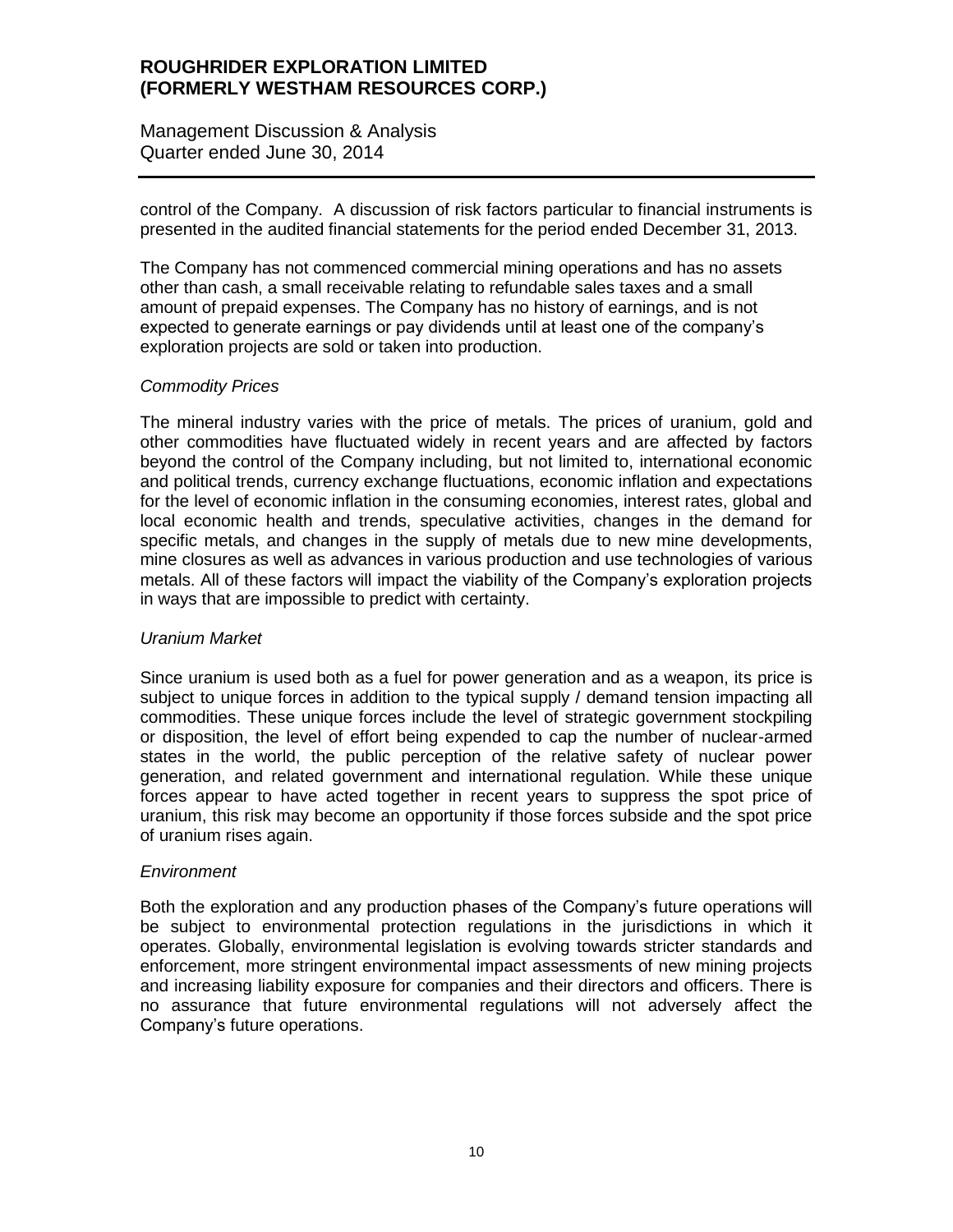Management Discussion & Analysis Quarter ended June 30, 2014

#### *Financial Instrument Risk*

As a result of its use of financial instruments, the Company is subject to credit risk, interest rate risk, currency risk, liquidity risk and other price risk. These risks are considered to be small. These risks are discussed comprehensively in the audited financial statements for the period ended December 31, 2013.

#### *Liquidity of Common Shares*

There can be no assurance that an active and liquid market for the Company's common shares will develop and an investor may find it difficult to resell its common shares. In addition, trading in the common shares of the Company may be halted at other times for other reasons, including for failure by the Company to submit documents to the Exchange in the time periods required.

# **RECENT ACCOUNTING PRONOUNCEMENTS**

# **Recent Changes to Accounting Standards**

The following changes to standards are effective as follows:

## For the Company's year ended December 31, 2014:

*IAS 32, Financial Instruments: Presentation* provides further clarity around details relating to the right of set-off and the application of offsetting criteria under certain circumstances.

The above change has had no material impact on the Company's quarterly financial statements.

# **Upcoming Changes in Accounting Standards**

#### For the Company's year ended December 31, 2015:

*IFRS 7, Financial Instruments: Disclosures* requires additional disclosures on transition from IAS 39 and IFRS 9, and will be effective for the Company's year ended December 31, 2015.

#### For the Company's year ended December 31, 2018:

*IFRS 9, Financial Instruments* introduces the new requirements for the classification, measurement and de-recognition of financial assets and financial liabilities. Specifically, *IFRS 9* requires all recognized financial assets that are within the scope of *IAS 39 Financial Instruments: Recognition and Measurement* to be subsequently measured at amortized cost or fair value.

The Company is in the process of assessing the impact of the upcoming changes in accounting standards.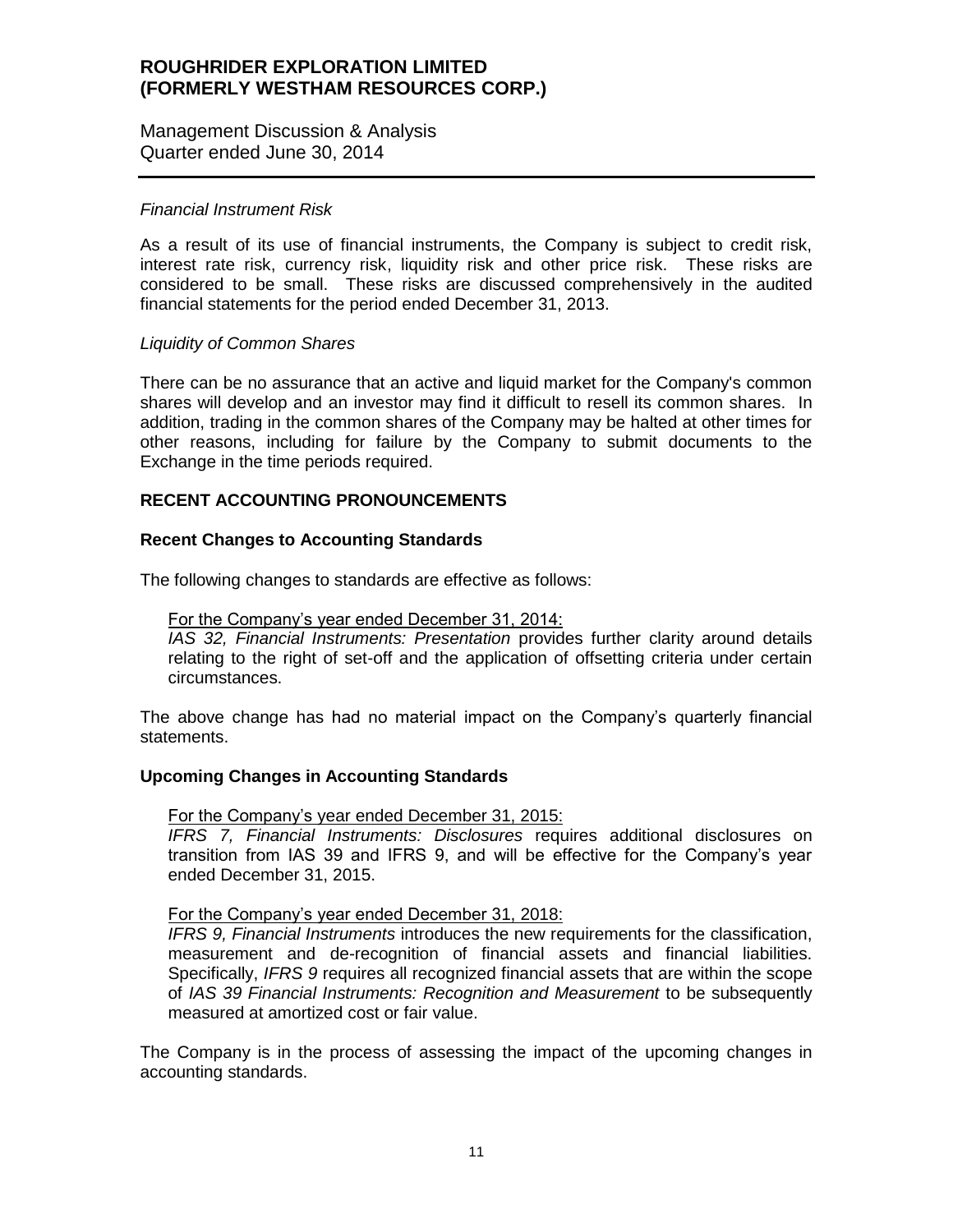Management Discussion & Analysis Quarter ended June 30, 2014

## **OFF-BALANCE SHEET ARRANGEMENTS**

The Company is not a party to any off-balance sheet arrangements that have, or are reasonably likely to have, a current or future material effect on the Company's financial condition, changes in financial condition, revenues, expenses, results of operations, liquidity, capital expenditures or capital resources.

#### **TRANSACTIONS WITH RELATED PARTIES**

Key management personnel:

Key management personnel are those persons that have the authority and responsibility for planning, directing and controlling the activities of the Company, directly or indirectly. Key management includes executive and non-executive members of the Company's Board of Directors and corporate officers. There were no transactions with key management personnel during the period ended June 30, 2014, nor during the period ended June 30, 2013.

#### **EVENTS SUBSEQUENT TO JUNE 30, 2014**

In addition to the closing of the Qualifying Transaction, and the private placement financing, both on July 16, 2014, and both further described under the section labelled OUTLOOK, on August 7, 2014 the Company granted 1,950,000 incentive stock options to employees, consultants, officers and directors. These options are exercisable at \$0.22 until August 7, 2019.